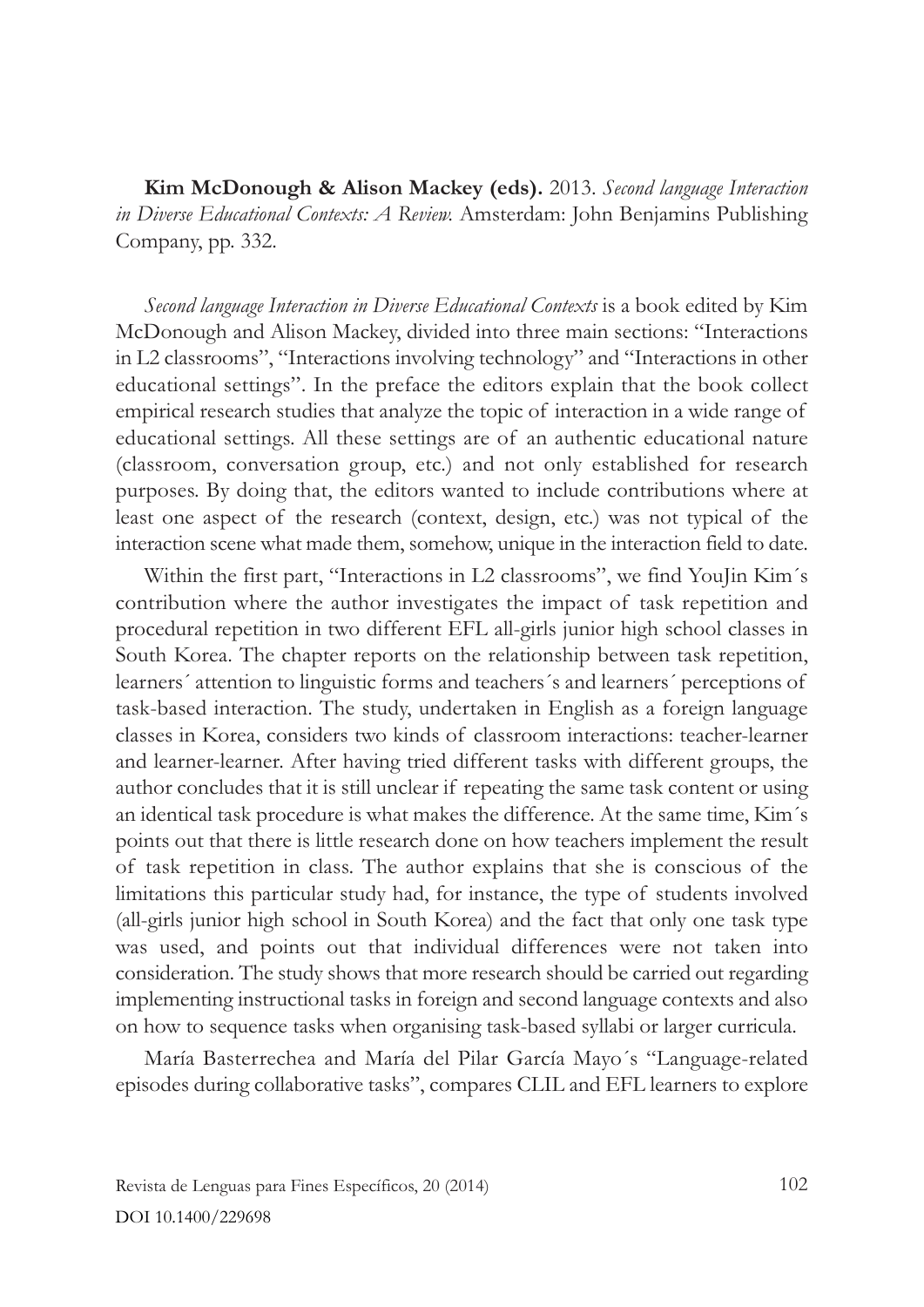how collaborative tasks affect CLIL learners´ attention to formal aspects of the target language. The study was carried out with 81 Basque-Spanish bilingual EFL learners (age 15 to 16) in their first year of post-compulsory secondary education, 41 of which had attended classes in schools that implemented a CLIC program while the rest, other 40, had had English as a school subject in traditional EFL classrooms. They all came from three different schools in the Basque country in Spain. All the students carried out a form-focused task with third person singular present morpheme –s as the focus under study but they were not aware of it. Instead, they were engaged in a meaning-focused task where they had to reconstruct the information from a passage dealing with a topic of interest. The result of the study indicates that the 3rd person singular present tense marker is a problematic form for Basque-Spanish bilinguals but that CLIL learners produced more LRE´s than EFL´s ones. Nevertheless, while performing the task there were many episodes in which all learners discussed  $3<sup>rd</sup>$  singular forms, what suggests that the dictogloss was effective and promoted attention to form. The study seems to confirm previous similar studies that affirm that CLIL learners participate more frequently and more effectively than EFL learners. Limitations found: the data of the findings come just from one form-focused task, the use of post-tests would be beneficial to assess the impact of LREs on learners and the impact of learners´ roles and social factors should be considered in further research on the topic.

In Chapter 3, "The impact of increasing task complexity on L2 pragmatic moves", Roger Gilabert and Julia Barón bring together three areas within SLA to help us understand how learners use their L2: task complexity, interaction and interlanguage pragmatics, what had never be done before. Thirty-six 19-21 years old Catalan/Spanish bilinguals taking English as a foreign language grouped in eighteen pairs volunteered to participate in the study. As general conclusions, the authors believe that the small number of participants is one of the limitations of this research, and that the study of mitigation should be included and the role of proficiency clarified in further studies. Besides, more effort should be dedicated to see how task design can be coupled with pragmatic instruction in order to make the most of learners´s pragmatic moves to become competent learners of an L2.

In Chapter 4, "Task and traditional practice activities in a foreign language classroom context", Alison Mackey et al. compare the effectiveness of tasks and traditional practice activities at promoting second language development. The study was carried out in an authentic instructional context among 37 Japanese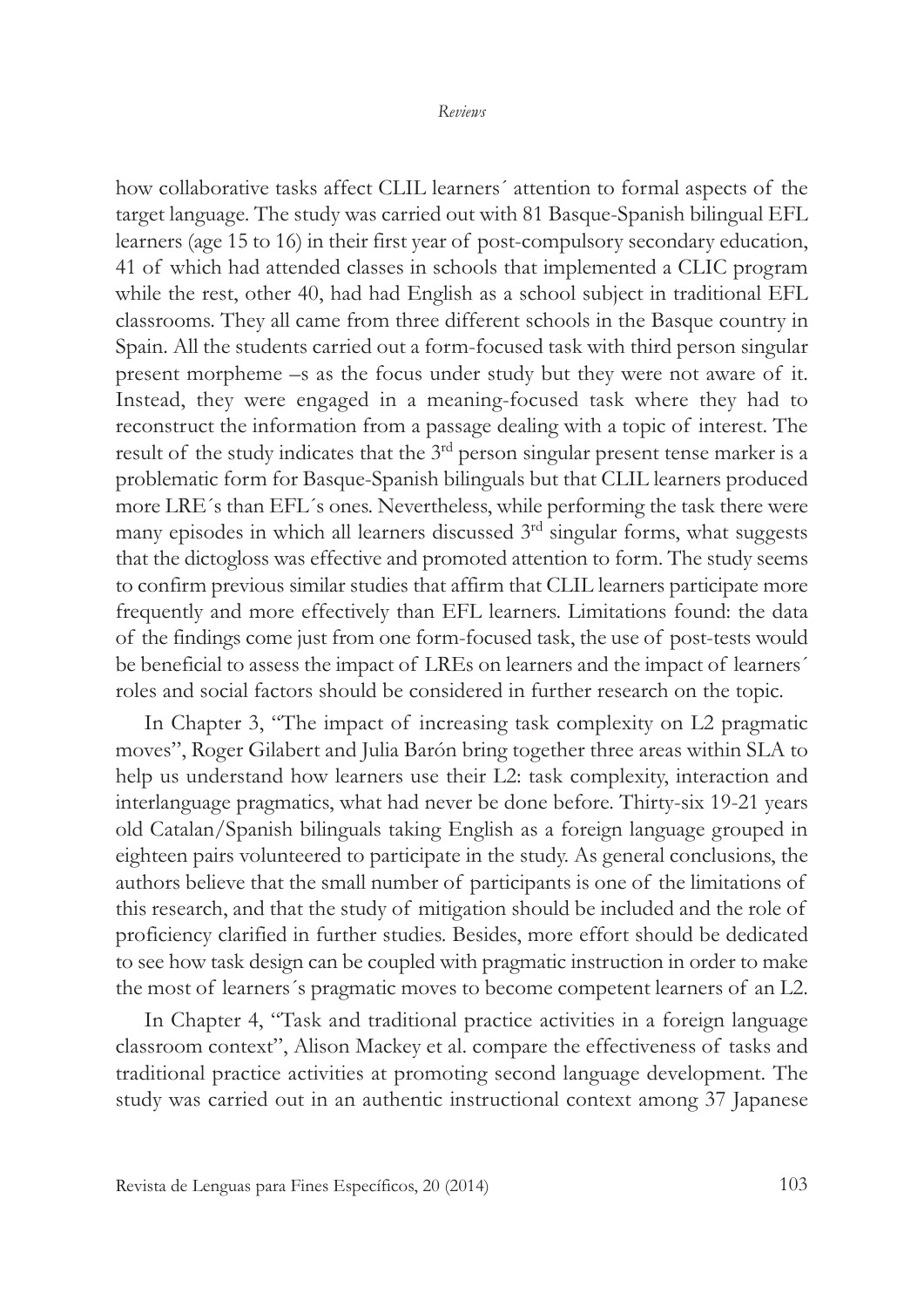students at a private university in Tokyo. The age range was 18-20 and it was a homogenous group within the College of Liberal Arts that met twice a week to study English. The final goal was to check whether traditional activities that provided learners with opportunities for practice worked better than task-based activities within the context of meaningful interaction with an interlocutor in an EFL context. The results imply that one activity type is not meaningfully more effective than another and that both have a role to play in helping students improve their command of a second language. There were some limitations though: the students' number was small, the class period too tight so that little time was allocated to practice new forms, individual learner differences such as anxiety levels were not considered, etc. Future research should take notice of all those factors.

"Building explicit L2 Spanish knowledge through guided induction in smallgroup and whole-class interaction", by Elvis Wagner and Paul Toth, explores interactions among American high school learners of L2 Spanish to use the pronoun "se" and promote grammatical consciousness about its use. The study was conducted among 17 students ranged 15 to 18 years old all Caucasian, in a public suburban US high school. Students met every other day for about 90 minutes and the data were collected 8 weeks after the teacher who conducted the experiment began a full-time internship with the class. The interaction among the students was recorded and later on, analyzed but the sample class was small and the study took place in one class of learners with only one teacher for three consecutive class periods, what make the experience´s results limited. Besides, the students knew that the interactions were going to be audio and video-recorded, what may have affected the results slightly. In the end, the experience was found positive and the interaction originated through the tasks useful and meaningful.

Rob Batstone and Jenefer Philp´s "Classroom interaction and learning opportunities across time and space", Chapter 6 in the volume, reports on the results of an experience undertaken to 12 students, advanced proficiency learners of English who had studied the language for over seven years and had passed an IELTS test. Most of them spoke Mandarin (8) but others also Korean, Cantonese, French, Thai, and German/Czech. They had lived in New Zealand from a month to about one year. At the end of the study´s explanation the authors affirmed that perhaps the most clear limitation of the study had to do with introspective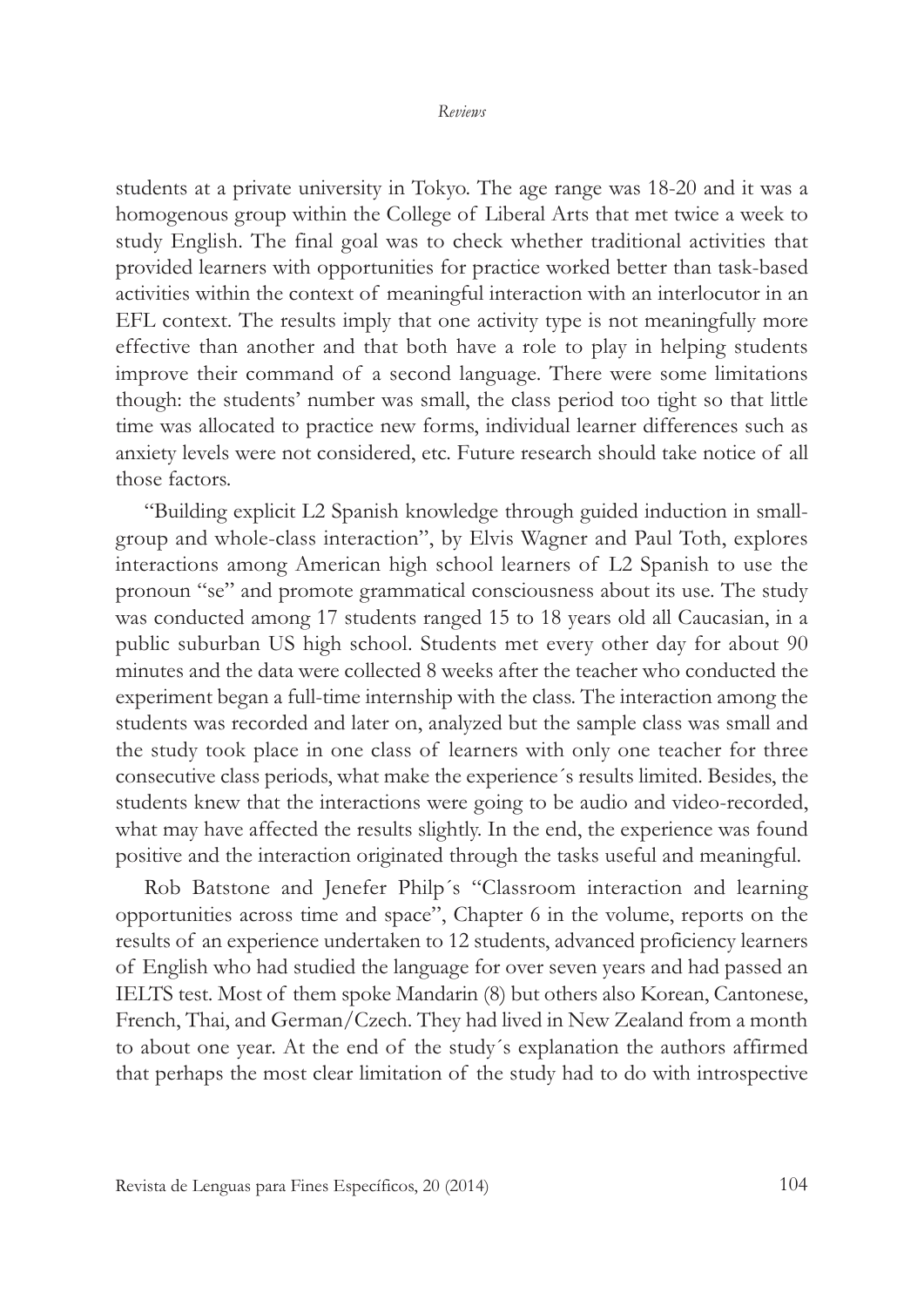data and that more research on the role of teacher and peer interaction in L2 learning could benefit from the use of introspective techniques directed to explore the relationships between the students and their perceptions of other students´s contributions to learning as well and themselves.

Part II of the present volume starts with Shannon Sauro´s "The cyber language exchange. Cross-national computer-mediated interaction". The chapter deals with the text-chat interaction of second language learners and teacher trainees engaged in an online exchange linking classes in Sweden and the United States. Students participating met online 6 times during the semester by means of the program Live Messenger and each US student acted as a chat partner and a tutor of a Swedish student on four writing tasks. Sauro evaluates the language learning potential of the experience considering that chatscripts were generated as these can be used in synchronous interactions both outside of class meetings and during these ones. While the telecollaboration described was mainly formfocused the curiosity of participants motivated the discussion and comparison of cultural topics, what can be taken into account in future studies.

Chapter 8 deals with "Using eye tracking as a measure of foreign language learners´s noticing of recasts during computer-mediated writing conferences". Bryan Smith and Claire Renaud´s study uses eye tracking to explore the relationship between second-langue recasts, noticing and learning by means of computer-mediated communication. 16 intermediate learners of Spanish and German used chat conferences with their instructor and took posttests one week later. During the experience eye tracking was thought to be a useful tool in order to explore attention to form. One of the limitations of this study though, consists on using an existing technology in a different way in order to explore phenomena for which that technology was not created. At the same time, the small sample size used in the study would require the confirmation of any conclusion in further experiences.

Chapter 9 presents "A corpus approach to studying structural convergence in task-based Spanish L2 interactions" by Joseph Collentine and Karina Collentine, a study were 53 third year university level learners at a medium-sized university in the USA participated. They were enrolled in a course designed to revise grammatical structures and in another one to develop conversational skills. The tasks were integrated into two class periods of 1.5 hrs and no grades were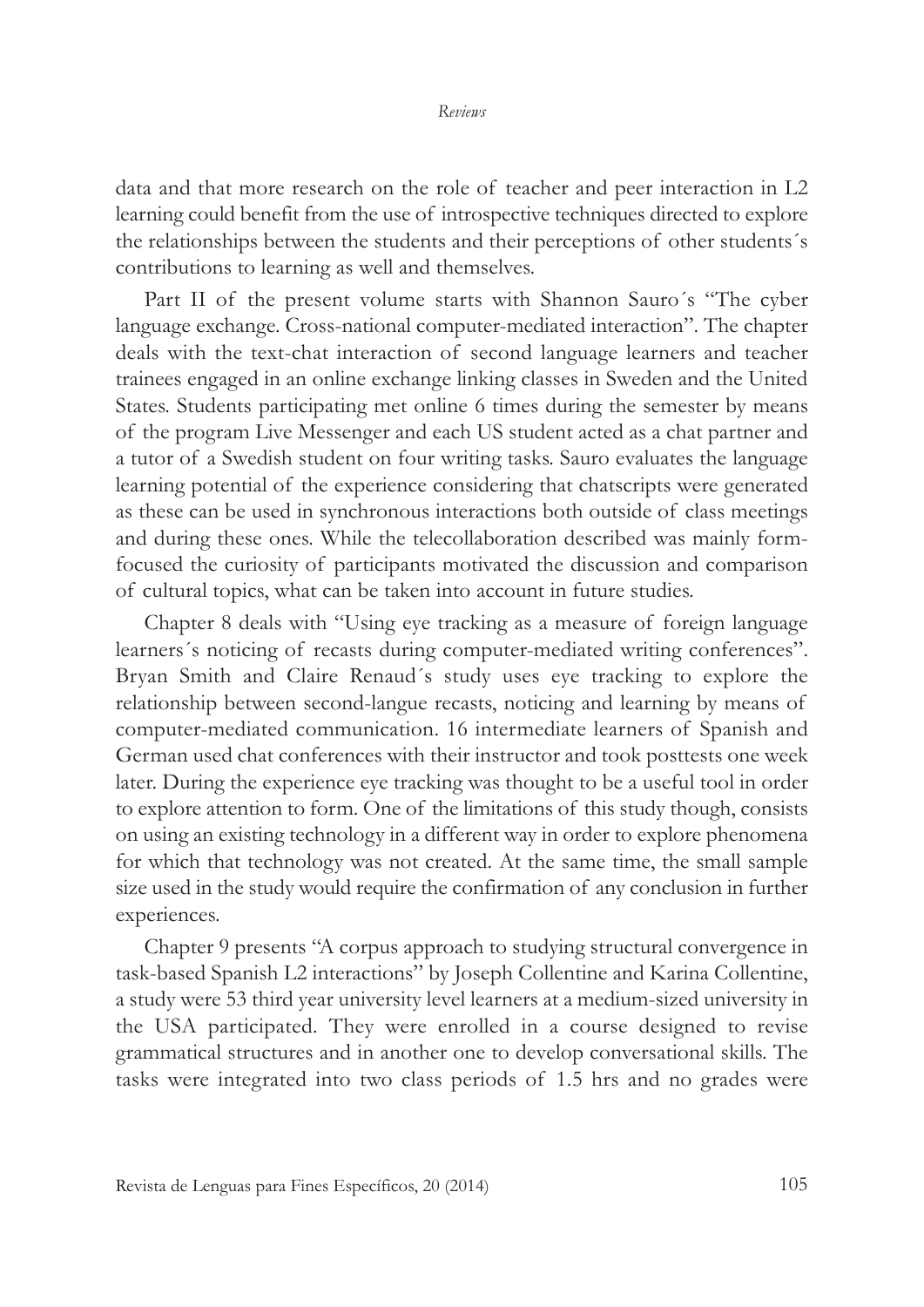awarded. Although the experience had certain limitations language professionals could benefit from it promoting certain aspects of learners´L2 development by means of similar interactive tasks.

In "Preemptive feedback in CALL" Trude Heift presents a study performed with 185 learners of German from two Canadian universities being their average age 20.2 years. Considering that both universities had no language requirements it seems clear that the students were highly motivated to learn German. They had to undertake a sentence completion task and afterwards feedback was provided. Differences regarding proficiency levels and error types were found very relevant since the beginner students performed much better than the early intermediate ones. Also, the access to feedback through technology was proved to be beneficial since learners usually feel uncomfortable when receiving feedback orally in group settings. In general, it was observed that the use of CALL programs reduced the students´s frustration while enhancing SLA.

Chapter 11, "Learner perceptions of clickers as a source of feedback in the classroom", by Ellen Johnson Serafini deals with the use of learner response systems or "clickers" with the aim of providing insight into the effectiveness of this system in foreign language classrooms. The participants were 63 students enrolled in beginning Spanish foreign language classrooms at a private East coast university belonging to seven classes. The students, native speakers of English with a mean age of 19.1 were asked to reflect on three different components: vocabulary, language awareness and practice/participation. The learner perceptions of clickers were, in general, very positive as they felt motivated and involved as the interaction provided opportunities for self-assessment and the possibility to compare their own performance and their peers´. Even if clicker use is quite broadly used in scientific and general education disciplines, its use is still limited in foreign language contexts. As a conclusion, the author points out that clicker activities should be paced according to students´ needs and used as a supplementary activity rather than as a replacement for oral communication exercises. In any case, its effectiveness indicates that further evaluation is worth.

Part III of the volume, "Interactions in other educational settings" starts with Chapter 12, "International engineering graduate students´ interactional patterns on a paired speaking test", by Talia Isaacs. The study took place among 84 international engineering graduate students in the province of Alberta, Canada,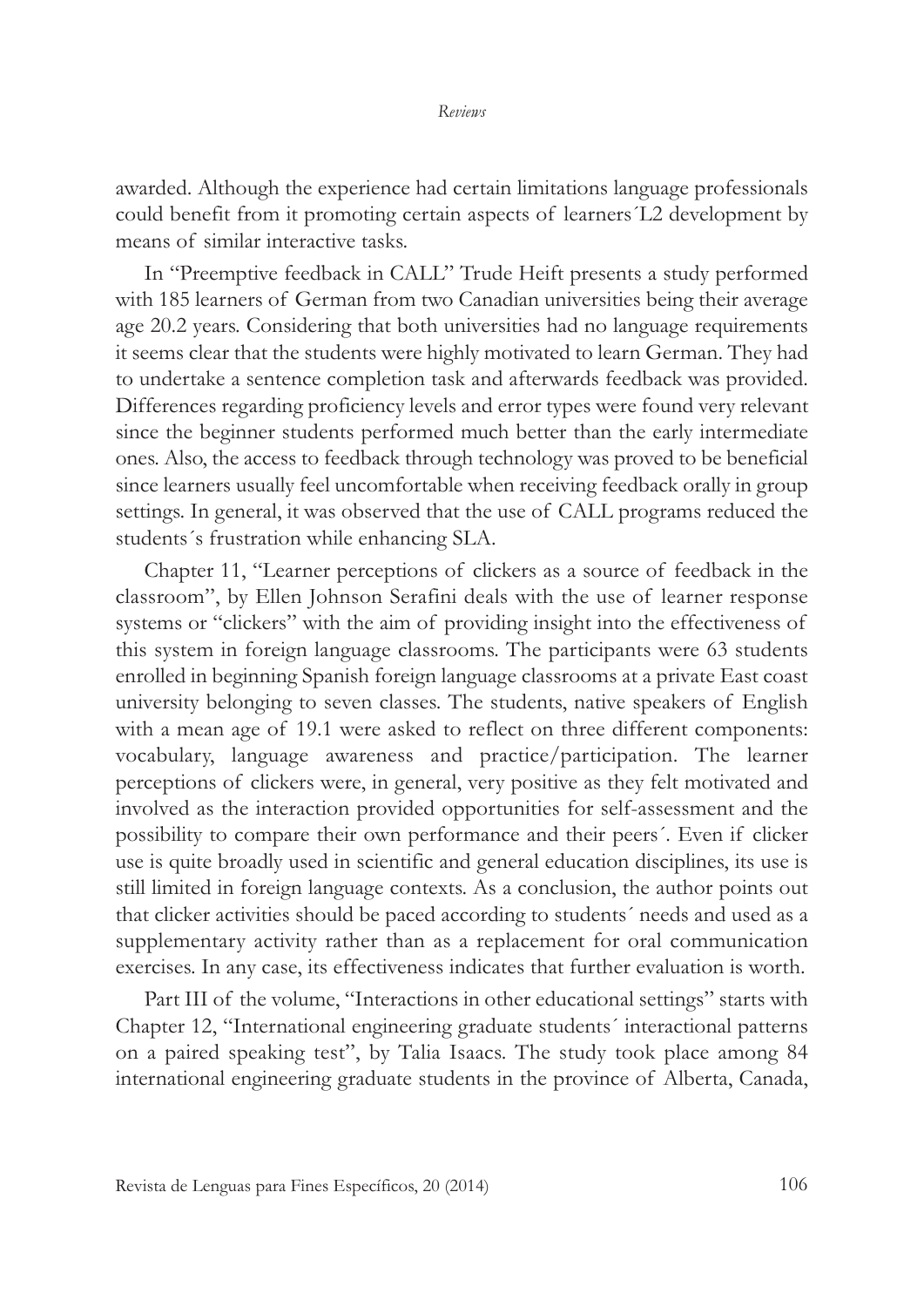an oil-rich province that has suffered from a shortage of these types of professionals for the last decades. Although the government has made a considerable effort to attract foreign engineers, the communication challenges they have had to face are obvious and have caused them problems to integrate into major international engineering companies. Regarding the study, the content of the task consisted on organizing a business trip for a company, what is not a task that the engineers participating on the experience are likely to encounter in their workplace. Nevertheless, as the participants belong to different engineering fields it is difficult to design more adequate tasks. As one of the main challenges that international engineers face is engaging in interactions with members of the host community this study is meaningful and would require further development.

Chapter 13 reports on "The effectiveness of interactive group oral for placement testing", a study developed at the Department of Linguistics and Languages´ MA TESOL Program at Michigan State University, which offers free English classes for immigrants, refugees, and spouses of local graduate students and employees. Paula Winke, the author, describes how the placement test was redesigned to better adjust to the conversation classes´s final goals. During the redesigning the reading test was eliminated and a speaking test used instead. 128 people took the test. They belonged to 35 different countries, spoke 26 native languages and most of them were recent immigrants and/or refugees although there were also other types of participants. The tests were rated by 28 graduate students belonging to the Department mentioned above. As a result of the test given, only 4 out of 128 test takers wanted to move to a different class, what proves that the experience was a success. Still language testing programs that utilize group orals for different types of learners should develop a set of articulated tasks that can be administrated depending on the L2-speaking level of the students taking the test. Besides, the test-administrators should be allowed to intervene in those cases where one learner dominates, the test is not working, etc. etc., so that the final score assignments work properly.

Nicole Ziegler et al focus on the potential learning opportunities of interactions among eleven intermediate L2 German learners that participated in conversation groups where grammar and lexis were important but also social and interactional practices. "Interaction in conversation groups. The development of L2 conversational styles" proves that informal settings such as conversation groups provide less anxiety to introverted learners than formal ones. The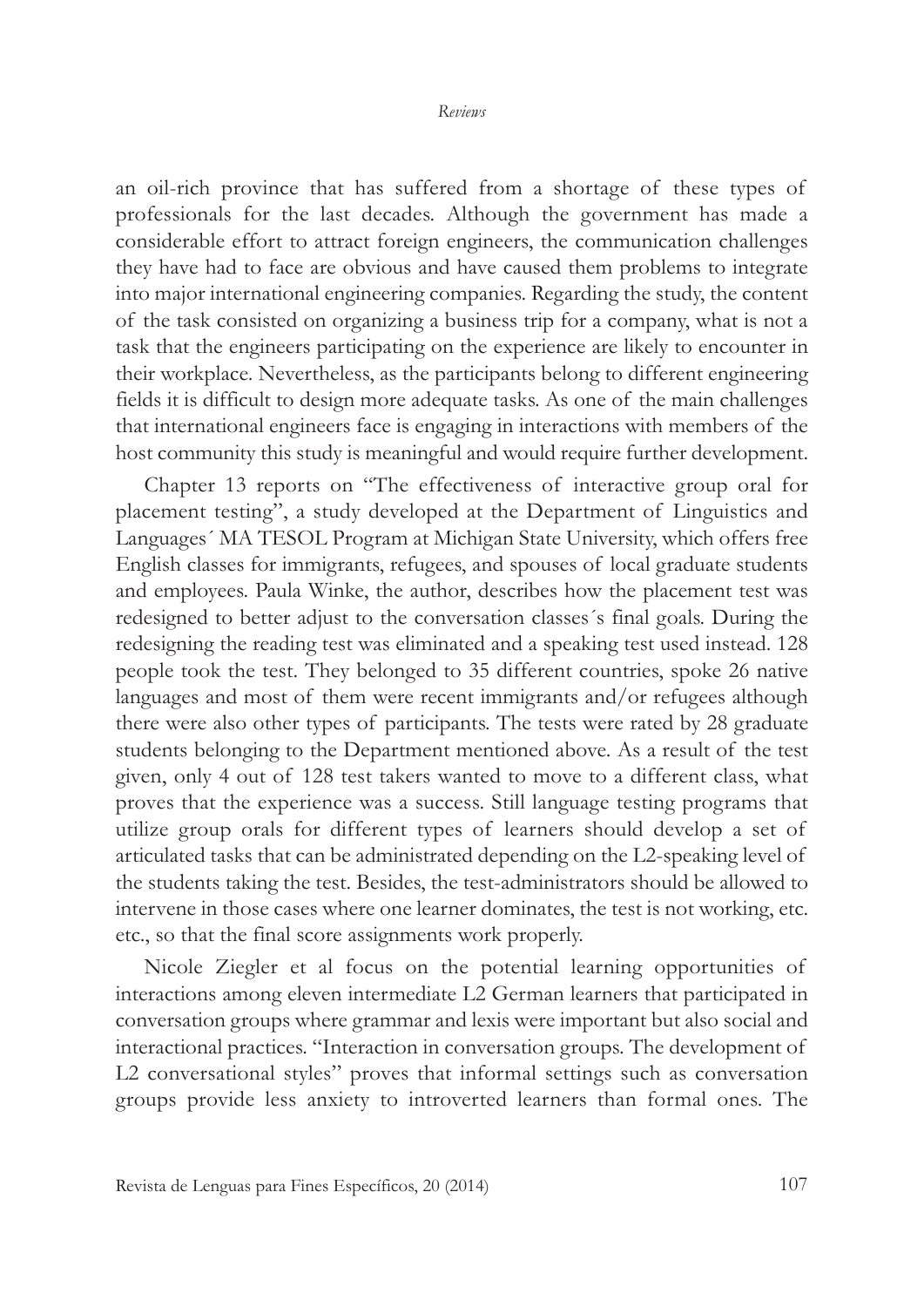environment tried to replicate authentic, real-world conversational contexts and nearly all learners found their participation in the conversational group positive and were willing to interact. Regarding the limitations of the study, its duration was short since students met only once per week during six consecutive weeks. Besides, it is not clear if the results of the experience would be the same in other social and educational contexts. Further research in naturalistic settings would need to explore such limitations.

Chapter 15, "Language production opportunities during whole-group interaction in conversation group settings", by Kim McDonough and Teresa Hernández González, describes the study undertaken at Concordia University between preservice teachers and ESL speakers during conversation groups in four different interactional contexts: communication, content, management and language. A total of 15 preservice teachers enrolled in a TESL methods course during a first year in a Bed TESL program participated in this experience. They ranged from 19 to 47, had very diverse backgrounds and the vast majority mastered two different languages. Regarding the ESL participants, they were enrolled in undergraduate or graduate degree programs at the same university as the preservice teachers and the group included permanent residents of Canada who had emigrated from diverse countries, international students in Canada and native Quebecers. Conversational classes were optional and the participants only paid a small fee to attend. The final dataset consisted on 15 conversation group sessions that were video-recorded and transcribed. The study proves that preservice teachers dominated the conversation groups with regard to total words. Nevertheless, conversations were not audio-recorded and this would have been beneficial to get precise information about the language production opportunities in these types of conversation group settings. Besides, adopting a longer-term perspective would be convenient in order to check the preservice teachers´s development over time since in this study they were only allowed two conversation group sessions and did not elicit large quantities of talk from the ESL participants. This fact proves that the teachers need help to create interaction among L2 students since these language production opportunities are very helpful for their language studies development.

"Second language interaction in diverse educational settings" is a book that reflects nowadays panorama in terms of the huge diversity of possible settings language teachers can find themselves in when developing their work. In that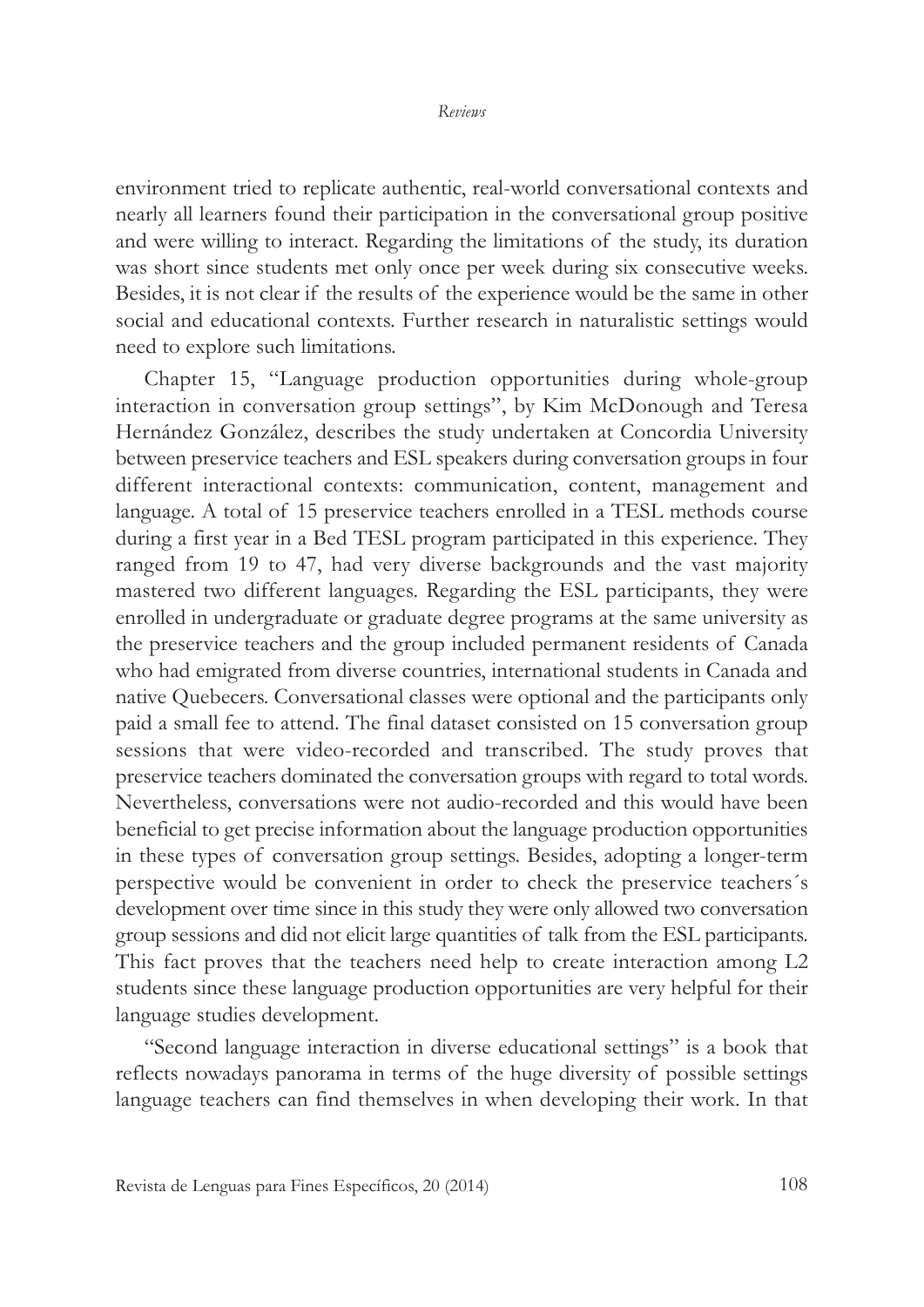respect, the volume reflects the complexity and variety of our societies today and the urgent need of their individuals to communicate properly. In fact, the central word of all the studies presented in the book is "interaction", a key concept in language studies since it gives the students the occasion to communicate thoughts, needs, etc. What language students usually want is to be able to interact as soon as they can in the setting where they are by using what they have learned. This is the way they see progression as interacting helps them realize how far they are from their final goal when learning a language.

The volume is properly structured into three different parts although all the studies are equally conducted in authentic educational settings and either report their findings or describe the potential room for improvement. The first section of the volume presents more conventional settings in L2 classrooms, the second part deals with those studies where technology is an important component and finally, the third part refers to less conventional settings when teaching a second language. The only drawback I find is that some studies have been developed with quite a small number of participants what makes difficult the transference of final results to similar settings but with a much larger number of students.

Many ideas can be extracted from the book for future studies as the need for improvement or further research is clearly verbalized in all the chapters. Therefore, L2 teachers willing to take a further step in interaction issues will find the volume helpful as it will easily show them the gaps where further action is needed in order to help language students be more proficient in their career development and life by means of being able to communicate proficiently in their own settings.

[Ana M. MARTÍN CASTILLEJOS, Universidad Politécnica de Madrid]

*Institutional address:* Departamento de Lingüística Aplicada a la Ciencia y a la Tecnología, Escuela Superior de Arquitectura de Madrid, Universidad Politécnica de Madrid, C/Milán, 7, 7º A, Torrejón de Ardoz, Madrid (Spain).

*Email:* am.martin.castillejos@upm.es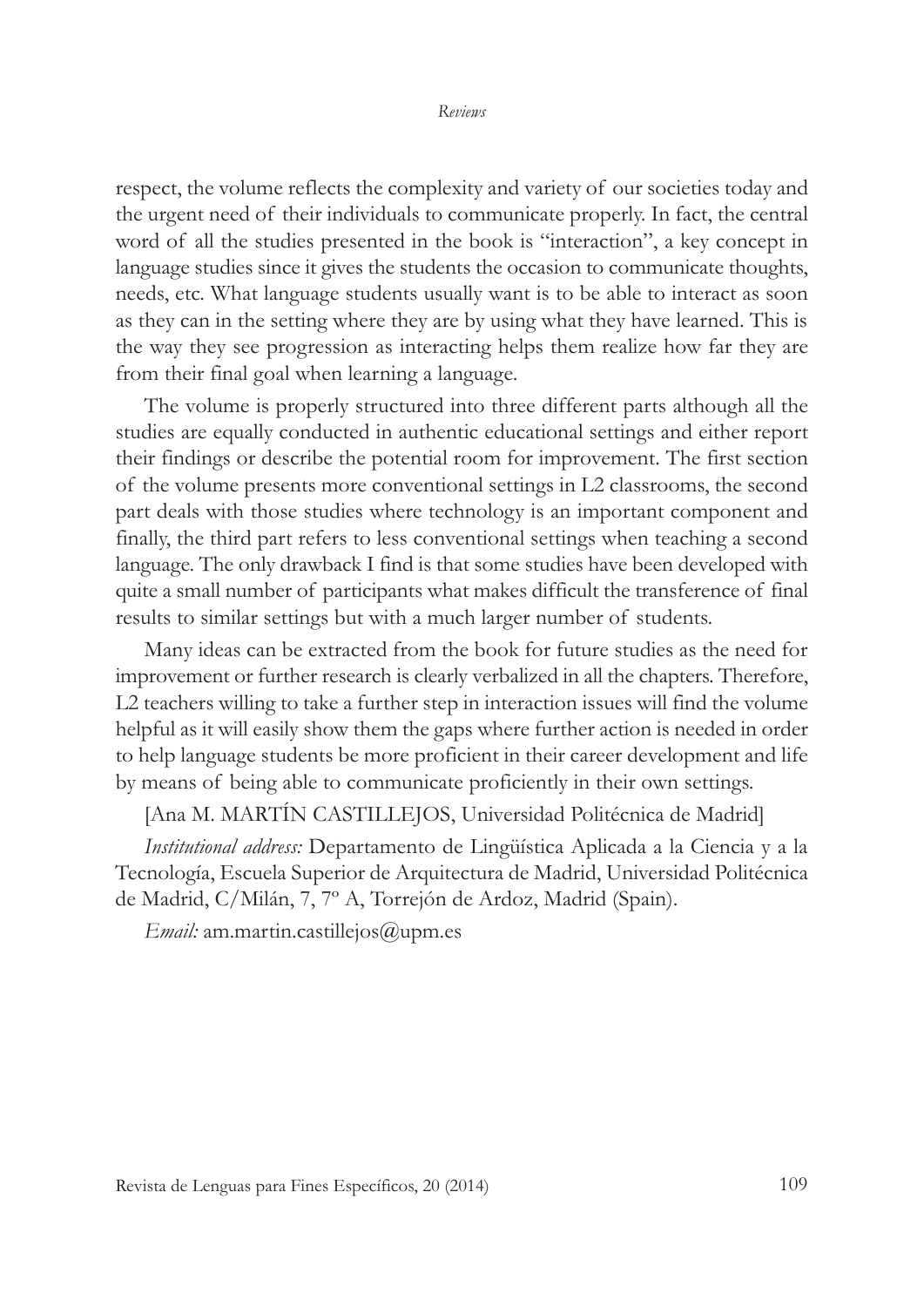## **Ruth Breeze.** 2013. *Corporate Discourse*. London: Bloomsbury, pp. 209.

Because of its monumental importance for our everyday lives –marked, from their onset, by the activity of trading of goods and services for other goods and services– the language of corporations has been the focus of some interest for applied linguists, discourse analysts and communication theorists over the years (Goodman, 2000; Bhatia 2004; Bhatia and Lung 2006; Orts, 2006; Gotti, 2011; Evangelisti Allori and Garzone, 2011). In the face of an increasingly critical and mistrustful public opinion, recent studies have further endeavoured to analyse how corporations seek to construct and promote their image through the deployment of their genres, discursive practices and communicative events, both to create a planned self-representation suiting their own interests and to exercise persuasion (Beder, 2012; Fox and Fox, 2004, among others). Even if it is somewhat in the line of what has been termed as "organizational discourse analysis", Breeze's work is not set to provide radical criticism of an economic or socio-political nature, but to investigate how companies interplay through language, not only with employees and stakeholders, but also with target markets, existing customers and the world at large, so as to shape the overall public perception that such companies have. In this sense, the author transcends the traditional, neutral envisaging of business genres and texts as the products of a discursive community to be mastered by newcomers, as it has been the practice of second-language scientists and practitioners in recent years. In contrast, she pushes us researchers and educators out of our comfort zone to tackle the analysis of those genres and texts as sets of social practices, which are not limited to those very genres and texts, but which include new complex realizations that are also conceived as part of the corporate discourse system, in all its complexity and power of reverberation and regeneration. In a scholarly account of what discourse is, and what corporate discursive studies represent, Breeze embraces classical philosophical works like those by Foucault and Bakhtin, but also revises the work of pragmatists like Grice, Beaugrande and Leech, ethnographers like Hall and Hofstede, applied linguists like Swales, Hyland, Biber and Bhatia, rhetoricists like Burke, Bazerman and Perelman, critical discourse analysts like Fairclough and systemic functional linguists like Halliday and Hasan, among many others. With such a theoretical framework as a background, the author aims to offer her own interpretation of discursive phenomena in corporate communication, for which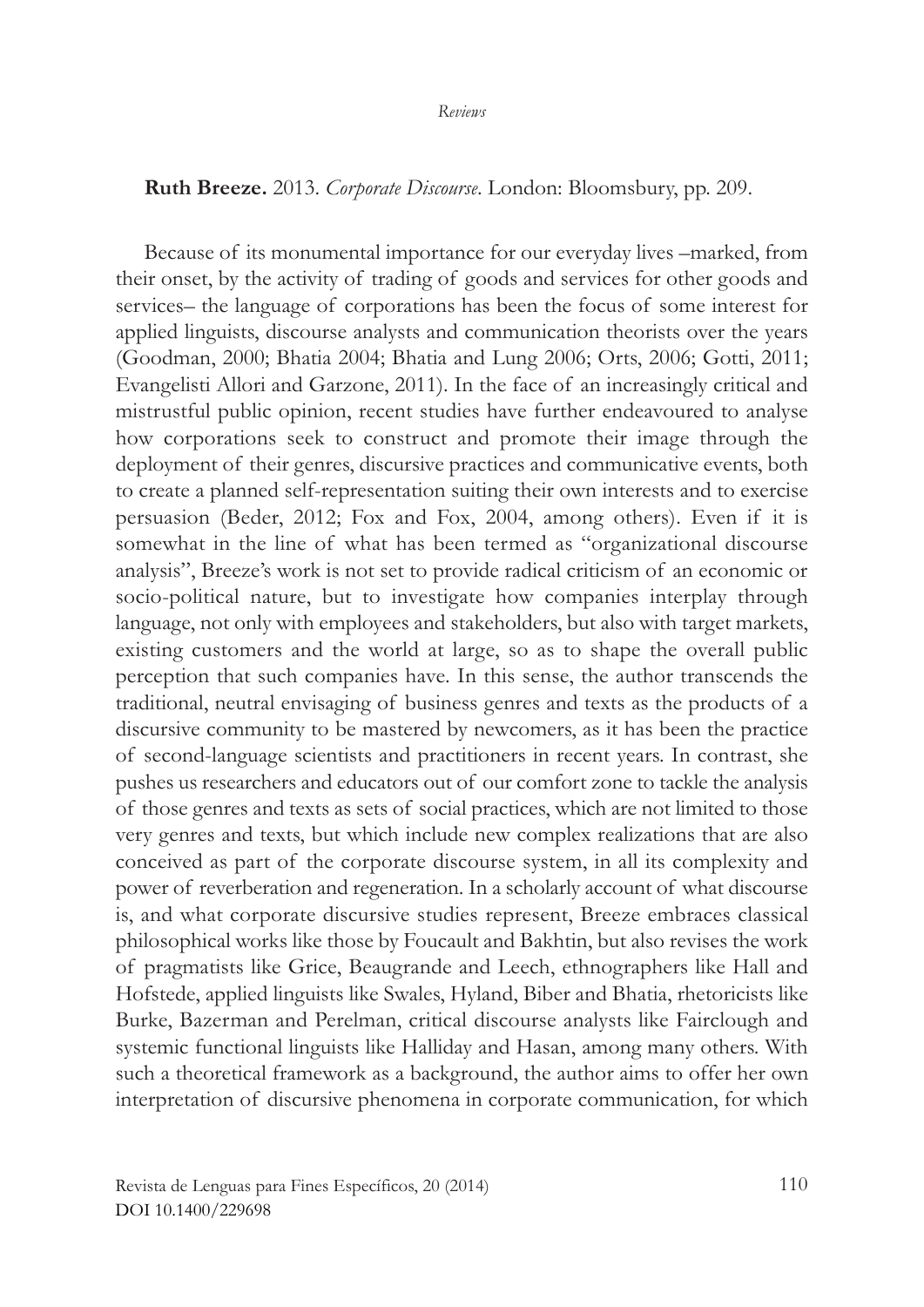she also draws upon her quantitative findings from several set of corpora and various in-depth studies of different corporate genres.

*Corporate discourse* is organized around seven chapters. The first one is introductory, as it puts together a theoretical framework for the exploration of corporate discourse. It is, thus, dedicated to define what corporations are today and what they were in their inception, discussing the status they hold in our world, and how their identity and image are constructed and revealed to internal and external audiences in the creation, propagation and maintenance of –basically– utilitarian values. These values, Breeze argues, are fostered through the same communicative, semiotic processes which nurture the selection, training and maintenance of company staff, brand creation and investors' persuasive techniques. Such processes take place in the frame of a discursive "dialogue" between the corporation and its intended audience, where a hierarchy of power between genres and texts exists, but where an unambiguous, uniform image of what the organization is meant to represent is conveyed to that audience.

The second chapter constitutes a discussion of what the different approaches to corporate discourse are, as undertaken by applied researchers to develop more effective practices, by theorists to dillucidate what the state of affairs in corporate discourse is, and by English-language trainers in order to supply non-natives with tools enabling them to take an active role in the international business world, dominated by the *lingua franca*. The author describes the different textual (i.e., corpus, genre and multimodal) approaches to corporate discourse, as well as the social ones (i.e. ethnographic and intercultural), the common ground underlying these approaches being that corporate discourse is increasingly understood as a powerful force in the late capitalist society, aimed both at special-interest groups and at public opinion at large, intended to depict the company in a positive light, dialogic in the constructing and projecting of particular types of reader, leaning on intercultural differences but dominated by English as the international tool of communication, and, finally, closely bound up by corporate practices, the discourse being the practice itself, and vice versa.

The next four chapters of the book form the nucleus of the author's handson analysis of her corpora, where she discusses her empirical findings in the light of her previous research from many different areas of discourse analysis. The first of these chapters, *Communicating with Employees*, attempts to explain how, in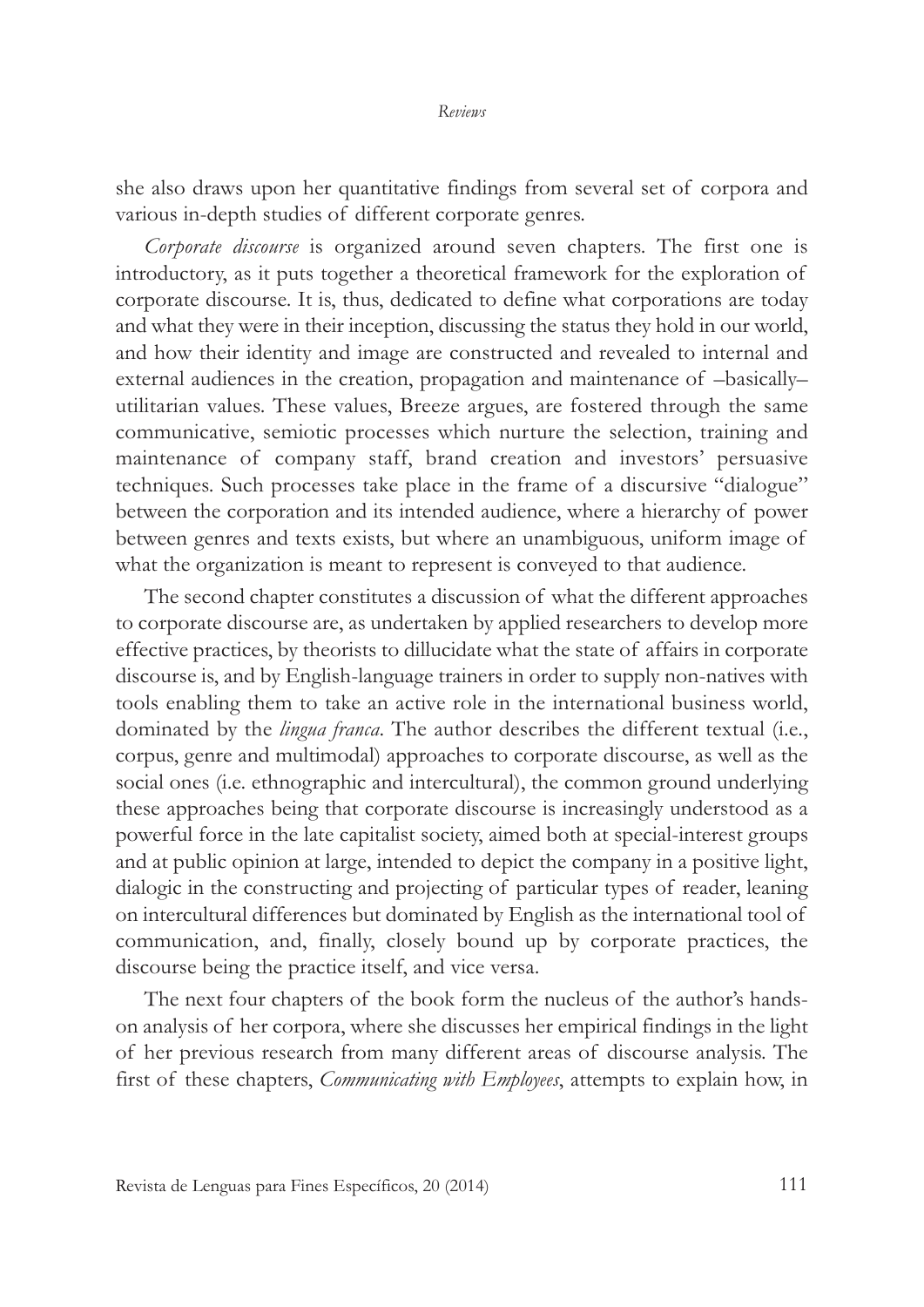the ongoing communication between the corporation and its staff, their roles and their mutual relationships are moulded, and even constructed, through discourse. From job advertisements and interviews, to induction seminars and guides, the management seeks to shape the identity of employees, colonizing their subjectivity and transforming their values, as they are expected to get immersed into the corporate culture and actively contribute to the company's welfare. Job advertisements and postings, for example, argues Breeze, have a dual function, whereby some of their aspects go beyond recruitment purposes to promotional ones, aimed, as they are, at generating a positive corporate image or "brand image". The enhancement of such image plays a consequential role in the way corporations are perceived today, providing a mirror for candidates to see themselves in a positive light. Additionally, the company uses discourse in many areas in order to send messages to its employees, and particularly to those recently recruited, in an increasing desire to manage employer-employee relationships, to project a positive image and, at the same time, to wield power and control; among these, employee websites, orientation sessions, induction videos and testimonies, constitute techniques for an "employee branding" process that promotes the values of the company and fosters full participation of the staff in the corporation community.

*Communicating with Investors*, the following chapter, looks at such an aspect of corporate discourse through a classic tool: the Annual Report for shareholders. According to Breeze, the existence of a document that has to be made available to all shareholders provides an excellent chance to exercise what she calls "financial public relations": an array of activities used by the company to communicate its financial position to shareholders, prospective investors and the world at large. A hybrid text type, the Report reflects in its structure its status as both a reporting and a promotional genre, since its first part shows sections that are freely composed by the company, whereas the financial sections at the end have to be drafted by external auditors. Naturally, the first half displays a variety of self-promoting multimodal devices such as metaphor, iconicity, magazine design, highlighted key information, number displays and photographs, seemingly in an attempt to distract readers from the hard facts that the Report may contain. By means of corpus linguistics methods, the author shows that not only these devices, but also stance (the usage of the first person, or "solidarity" plural, to align the company with environmental and social responsibility values) and lexis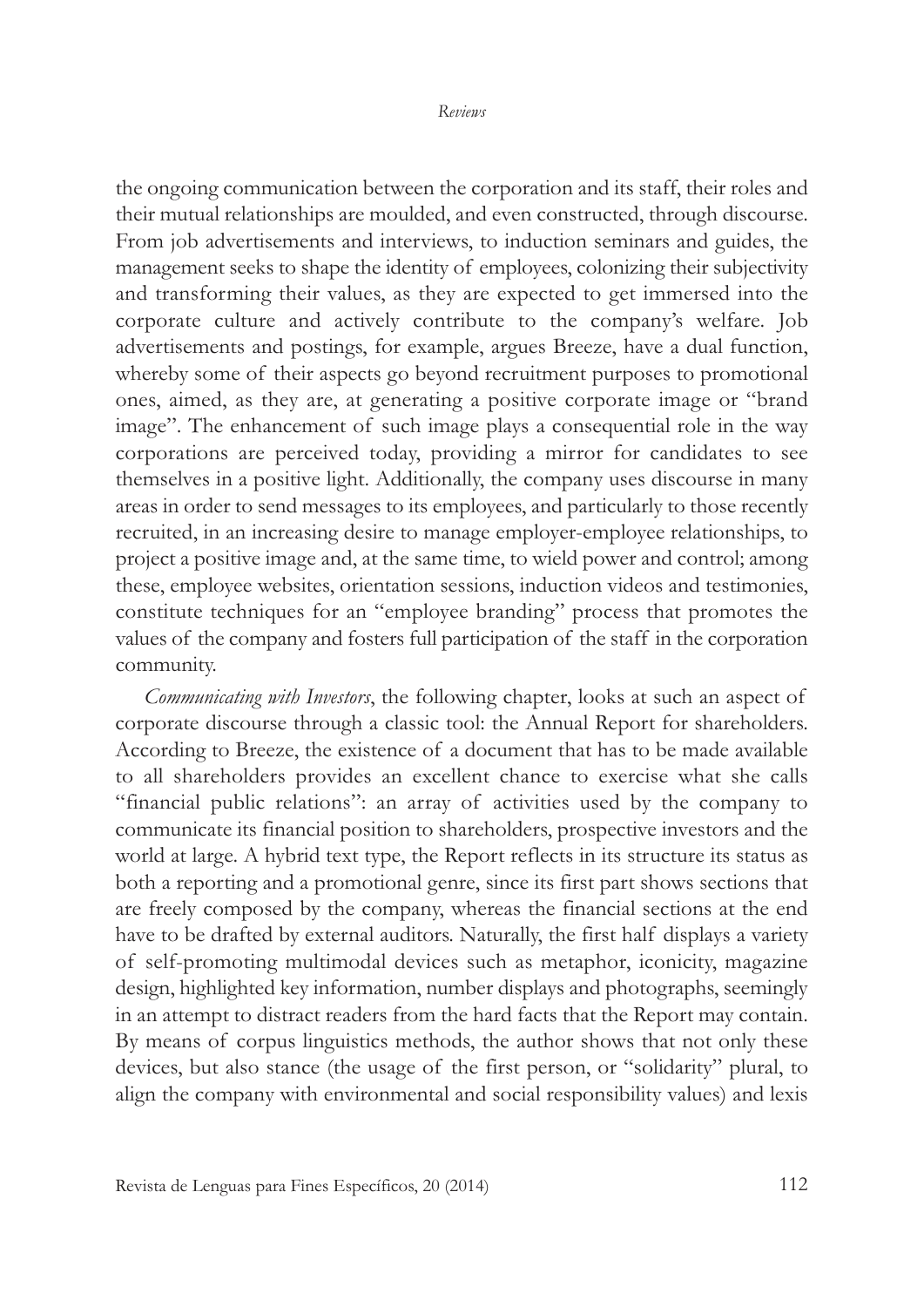(in the use of both a positive vocabulary to convey a confident, optimistic message about the company, and of a technical vocabulary to make its hard facts sufficiently opaque for its readers) positively frame the identity of the company for the benefit of its shareholders. Lastly, the author argues, the CEO letter at the beginning of the Report deploys the three methods of persuasion in Aristotelian rhetoric, *ethos* (a CEO needs to present a reliable, honest, ethical *persona*), *pathos* (the message should be warm, direct and sincere, befitting the style of a "personal" letter) and *logos* (the CEO makes a rational appeal making arguments seem plausible and logic). All in all, this text type is much prone to what is termed as "genre bending", since a naturally informative message often ends up misinforming or disinforming readers as to the facts in it purported.

Chapter five is devoted to advertising discourses as instances of corporate messages to the world. A complex genre by virtue of its own lack of definition and infinite variation, advertising vampirizes other discourses and genres to achieve its own, very obvious, purpose: product and company promotion. Three constant features are always present in this genre: maximum impact, immediate appeal and multifariousness in the usage of rhetorical figures, all of them being directed to send the audience a "culturally encoded" message about the merits of the product. The internationalization of production does not pre-empt for products to be culturally defined and for the resources used to create their promotion to be culturally embedded, since values and expectations differ from culture to culture. Nevertheless, and despite the fact that some adverts play with the appeal of strong local connotations, there are undeniably globalizing tendencies in advertising. Prototypical examples of this are the campaigns of Coca Cola and Shell, which instead of engaging in particular values and associations, send a common, simple and positive message to be understood and liked by everyone. In this chapter, the author discusses other interesting aspects of advertising, such as advocacy advertising (sometimes brought to mend damaged corporate images in the public eye, as in the case of companies which have created environmental disasters), hybrid genres like advertorials, which mimic the credibility of news media, as well as the creation, through advertising, of "brand communities", as people increasingly search for their own identity in consumption patterns. All in all, advertising presents challenges to the analyst and to the educator, since both must deconstruct its discourses, unveiling the distortions exerted in our system of values, aimed at changing our vision of the world. As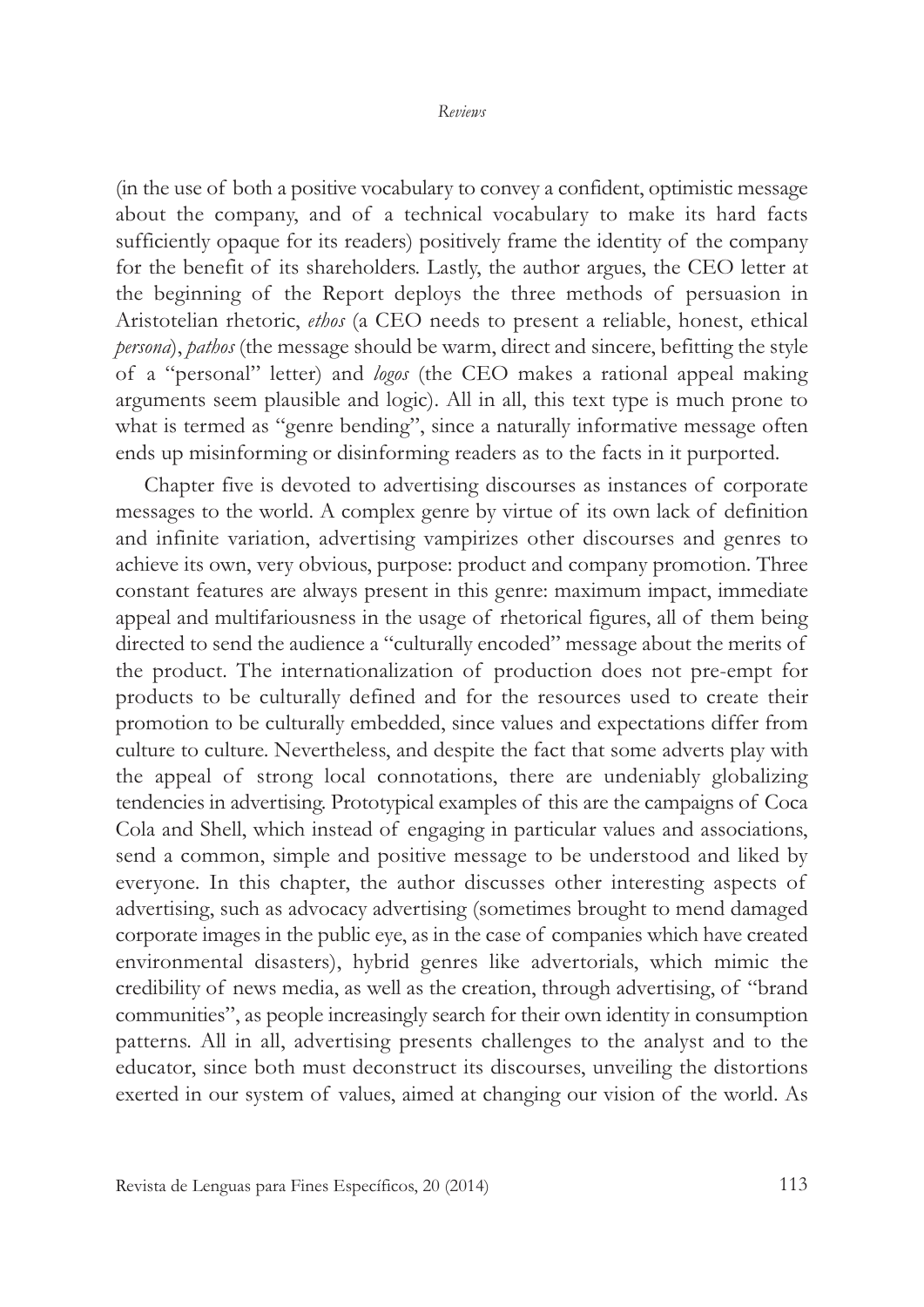we have already seen, such distortions, created for promotional purposes, are also pervading the rest of the genres in corporate discourse.

The second series of genres aimed at larger audiences to find out about the company's data and activities are described in chapter number six of the book, *Websites, Reviews, Sponsorship.* The website is a major PR means for companies to make the information they convey mirror the excellence of their image. Several different features are normally included in it, namely, product advertisement and information, career opportunities, investor information, customer support, and others, with different levels of interactivity with users, such interactivity depending on the kind of relationship –dialogic or monologic– that the company may choose to build with the company. Of special interest is the "About us" section of the website, which at some points bears a striking resemblance to the Annual Report, sharing with it an identical inclination to advocate for sustainability, good business practices, standards and codes, as the usual means of corporate legitimation pursued by companies in the Western world. Together with this, other features like the solidarity first person plural, a positive lexicon and multimodality, make this section of the site very similar to the Report. Corporate mission statements and Corporate Social Responsibility (CSR) Reports are also analyzed by the author. The former constitute the official discourse for the company to persuade employees and stakeholders to vouch for the company's value, muscle and proficiency. On the other hand, CSR Reports deal with similar topics, ie. the environment, social issues, efficiency and sustainability, doing so by means of personal testimonies and declarations from independent bodies to potential and existing stakeholders. Ostensibly similar to the Annual Report is the Annual Review, an emerging genre of which the goal is to persuade investors of the company's quality, efficiency and corporate responsibility. Finally, the author discusses sponsorship activities, closer to PR than to marketing, but related to both. As Breezes puts it, sponsorship is "advertising carried one stage further" and is crucial in the image-branding process of the company, linking it to meaningful events, sports and charitable bodies or causes, and creating an inevitable association with "good" values, such as health, youth, responsibility, and social concern.

The last chapter constitutes a sombre, fascinating wrapping up of the points made throughout the book about the discourse of corporations. All of the genres discussed, claims the author, belong to a common voice, an utmost power: that of corporate discourse, a type of Aristotelian epideixis that embraces utilitarian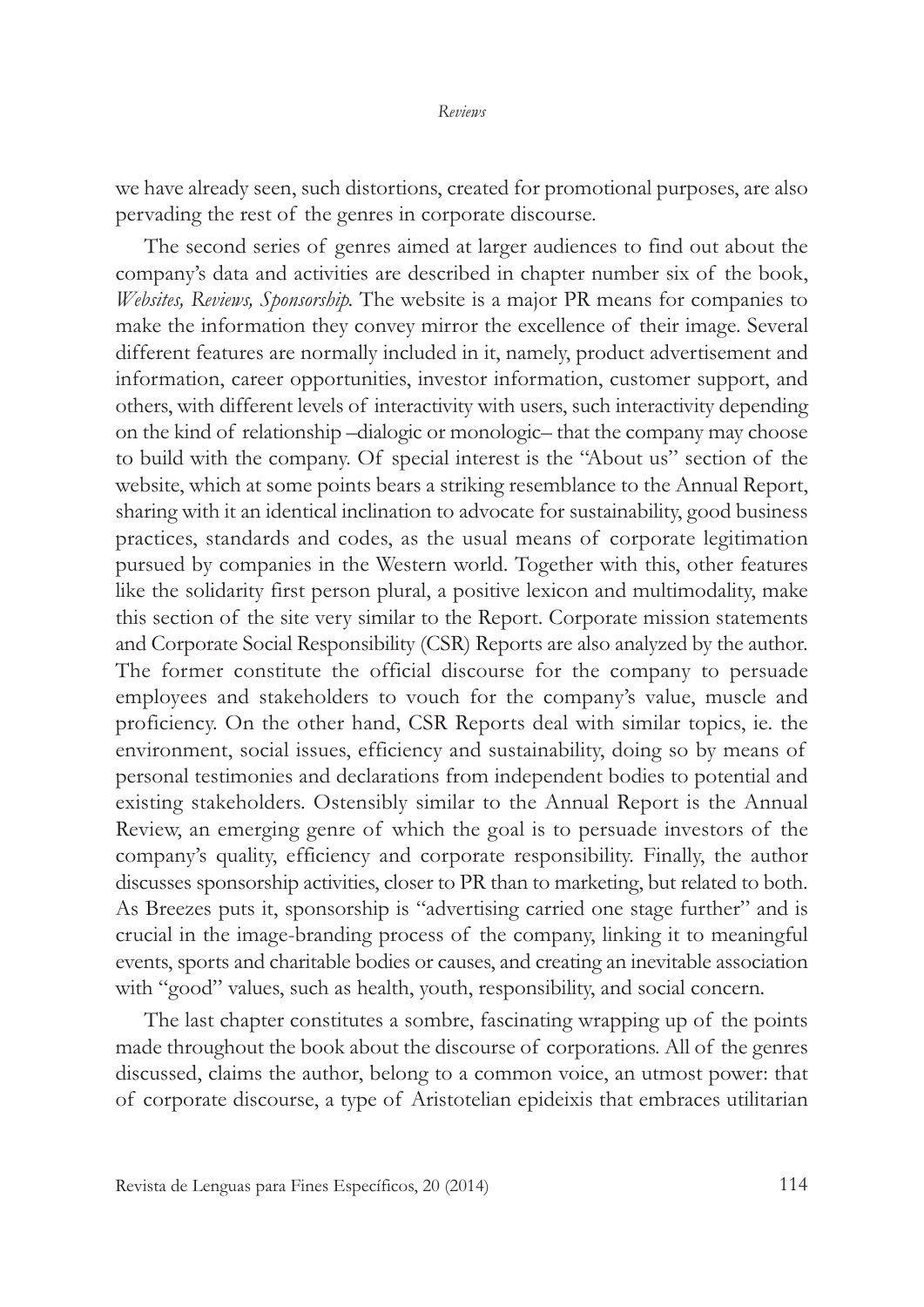values and creates a sense of commonality among the members of the audience that this discourse is aimed at –employees, investors, and the public at large–, who subsequently become likely to accept and support the company's actions. The credibility of the company, the corporate *ethos*, is built through a combination of strategies, ideological mechanisms, which are designed to create self-enhancement (through the celebration of "established" or "accepted" values) and self-defence (to pre-empt and defuse criticism), thus perpetuating the combination of circumstances that allow companies to shirk a veritable rendering of accounts to its stakeholders and the world. The circumstances Breeze talks about, as she finally takes the angle of critical discourse analysis, are those that take place in a postcapitalist, globalized world with a dearth of real ethical, deep-down honourable values; where a soft, utilitarian morality has emerged, based upon healthy lifestyles, environmentalism and a blurred concept of global citizenship. In this panorama, genres are blended together with intentionally manipulative aims, and the audience –not human beings anymore, but just consumers and producers– is misled into believing that people and things are commodities, liable to be commercialized and substituted.

But there is still hope, Breeze assures us, and this is where educators and scientists are brought into play: we must help our future professionals to deconstruct discourse, so that they learn how to read between the lines, discovering false values and rejecting them when necessary. Only when the human being is invested with real meaning and taken again to the centre of the economy, will there be hope for reconstruction, employment and welfare.

[María Ángeles ORTS LLOPIS, Universidad de Murcia]

*Institutional address:* Departamento de Traducción e Interpretación, Facultad de Letras, Campus La Merced, Universidad de Murcia, 30007, Murcia (Spain). *Email:* mageorts@um.es

## **References**

**Beder, S.** (2011). Corporate discourse on climate change, in G. Sussman (Ed.), *The Propaganda Society: Promotional Culture and Politics in Global Context* (pp. 113). New York: Peter Lang.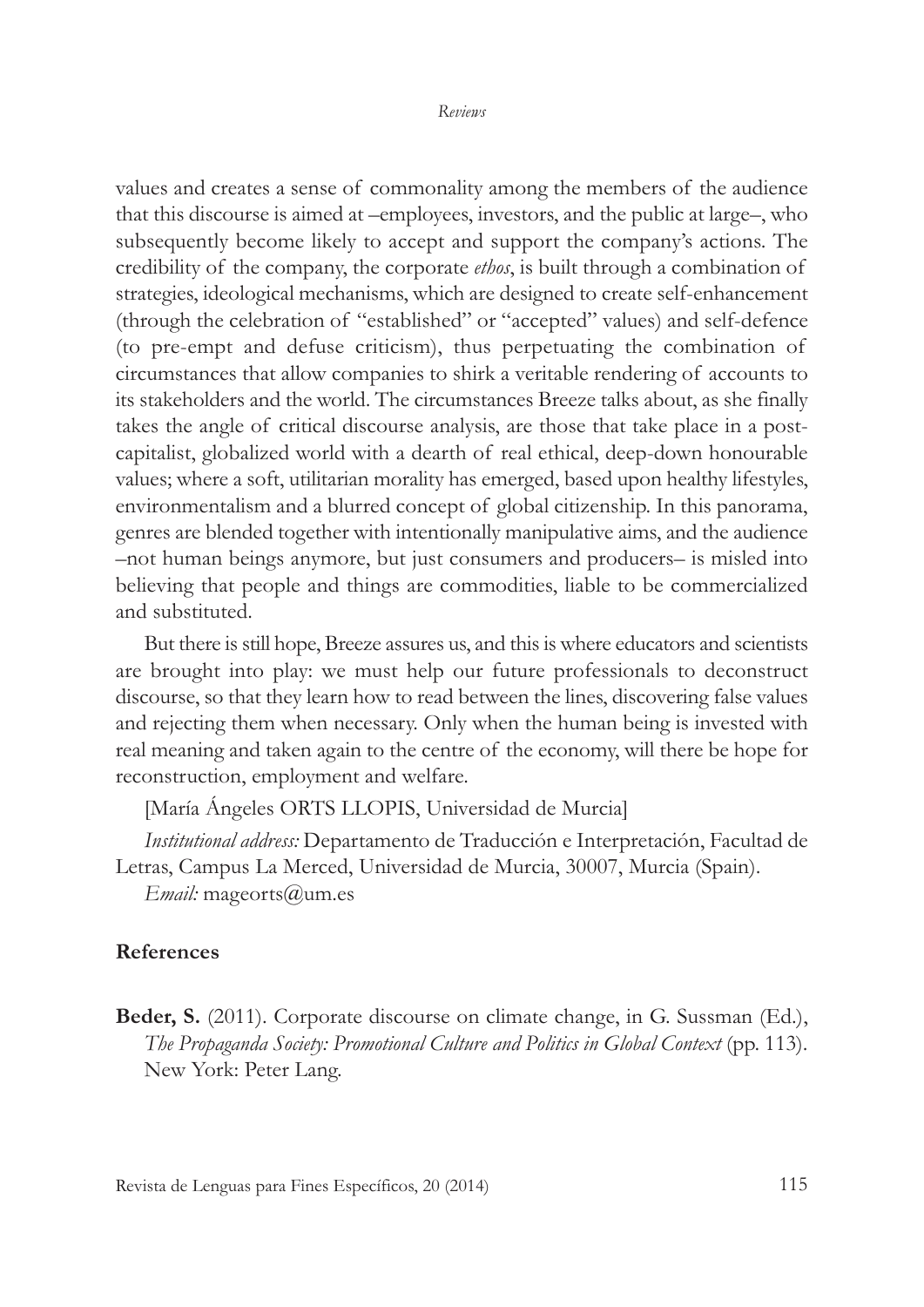- **Bhatia, V. K.** (2004). *Worlds of written discourse: A genre-based view*. London: Continuum.
- **Bhatia, V. K. & Lung, J.** (2006). Corporate Identity and Generic Integrity In Business Discourse. In J. C. Palmer Silveira (Ed.), *English for International and Intercultural Business Communication* (pp. 265-285). Bern: Peter Lang.
- **Evangelisti Allori, P. & Garzone, G.** (2010) (Eds.), *Discourse, Identities and Genres in Corporate Communication, Sponsorship, Advertising and Organizational Communication.* Bern: Peter Lang.
- **Fox, R. & Fox, J.** (2004). *Organizational discourse: A language-ideology-power perspective.* Westport, CT: Greenwood Press.
- **Goodman, M. B.** (2000). Corporate communication: the American picture. *Corporate Communications: An International Journal*, 5 (2), 69-74.
- Gotti, M. (2011). Discursive Changes in Corporate and Institutional Communication. In Garzone, G. & Gotti, M. (Eds), *Discourse, Communication and the Enterprise. Genres and Trends* (pp. 29-48). Bern: Peter Lang.
- **Orts, M. A.** (2006). The hidden dimension of the language of corporations in America and Spain: perspectives for inter-legal communications. *Revista Alicantina de Estudios Ingleses*, 19, 285-298.

**Annabelle Mooney**. 2014. *Language and Law*. London: Palgrave Macmillan, pp. 224.

The book *Language and Law* by Annabelle Mooney is an interesting preamble for language students, that introduces the learner to the world of linguistics, specialized legal texts and semiotics, making use of very suggestive examples from reality.

As a Research Associate at the Centre for Language and Communication Research at Cardiff University and Reader in Sociolinguistics at the University of Roehampton, UK, Annabelle Mooney shows a great interest not only in language, linguistics and discourse analysis, but also in Human Rights, citizens, immigrants and their dialogue.

Tackling with different kinds of specialized texts from fields like law, medicine, religion and culture, she reflects her critical thinking about the importance of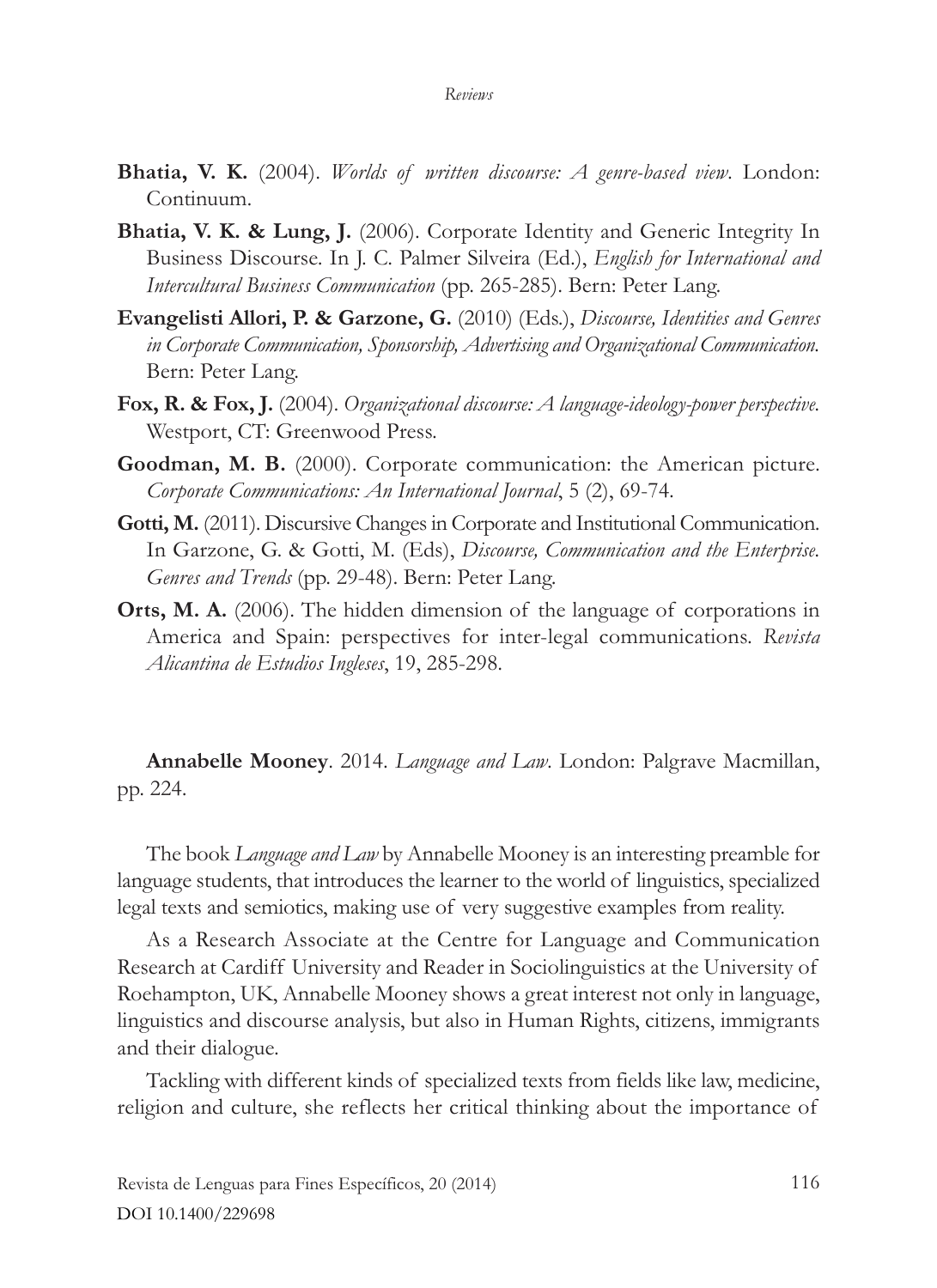language and its peculiarities in specific domains, in her works that are worth mentioning: *Language, Society and Power Reader* (2011), *The Rhetoric of Religious Cults: terms of use and abuse* (2005) or *Citizens, Immigrants, Anarchist and other Animals* (2005). The main stress of her projects, as it happens also with the book *Language and Law* (2014), falls, more than on a theoretical aspect, on the changes in meaning and results that occur in language, when used in dissimilar sociolinguistic contexts.

At the sight of the title *Language and Law*, the reader may regard the book as a typical linguistic one that exposes, in tedious terms, the special vocabulary used in the legal field, together with different and complex linguistic theories discussed by experts of the discipline using the traditional methodology. But, a glance at the contents of the book shows ten chapters that have as titles, distinct exclamations that can be interpreted as orders (e.g. chapter 3: *Don´t do it!*) or questions and statements that are not necessarily related to legal settings. These headings convince the person of learning that the edition is different from the textbooks that tackle the same topic and the tone used is definitely a more familiar one.

Moreover, trying to find out what each chapter is about and coming across sentences like *Twittering away, Read this!, Happy yet?*, etc., the curiosity of the reader arises even more, especially of young scholars who have an interest in the linguistics, semiotics or media domains, but find the process of learning theories very demanding.

I consider that the work would be especially attractive to young students because the textbook can serve as a useful introduction to the most important linguistic concepts, explained by several famous linguists as Jakobson, de Saussure, Halliday, just to name some of them. The explanations of the ideas are presented in an approachable way, using an informal style characterized by an easy and comprehensible vocabulary. The phrases are not complex, composed of short sentences and an informal tone.

On the other hand, the author not only explains those theories, but also offers very suggestive examples to support her arguments and to make scholars understand legal language and its consequences from a more natural and accessible viewpoint, from the people's own experiences. As the author points out, legal language is present not only in the courtroom or at the police station, but also in our everyday routines, like commuting using public transport, renting an apartment or buying a product or a service. In these situations, the language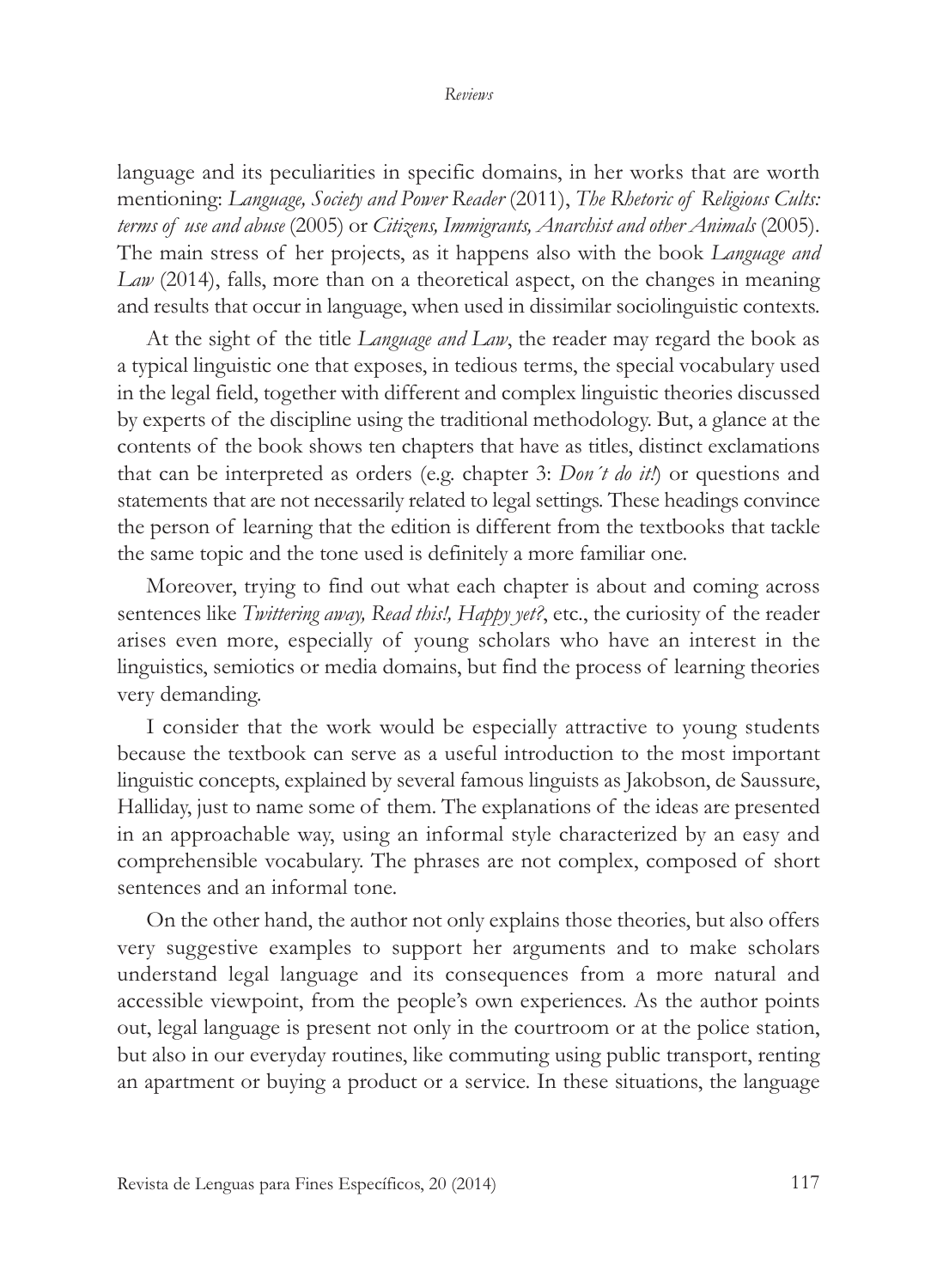used, which seems normal, can hide different meanings that are discovered only if something wrong happens and the case is transferred to a juridical context.

Annabelle Mooney, using the experience of teaching forensic linguistics, and being aware of the difficulties that students can find when dealing with this kind of concepts, introduces the ideas from a theoretical perspective, after which she proposes examples that show situations that we have to deal with on a daily basis and that almost always involve statutory contexts. Then, she continues suggesting some practical activities that invite readers to enlarge their horizons and to improve their critical thinking. For these exercises there are also given some clues for the best problem-solving methodology and further resources. Other issues that are provided in order to help learners for a better understanding of the notions discussed are the summaries and the conclusions submitted at the end of each section.

Both, the examples and the activities proposed refer to legal language, but in different contexts. For example, posters on public transport that present different rules as part of the terms and conditions of the contract between the company that offer the service and the user, messages on social networking, such as Twitter that can imply legal consequences, road signs to support semiotics principles, courtroom or police interviews to assess the validity of the legal language code, are ingeniously introduced in the textbook to explain the linguistic and jurisprudence concepts and the relationships between them. These original and common illustrations represent some topics that in the current society, dominated by TV dramas related to criminal issues, catch the learner´s attention and enhance their imagination. For example, she talks from an objective point of view about the influence that people get from criminal series like *CSI* (*Criminal Scene Investigation*) and how their perception of evidence has changed after watching this series. The problem that Annabelle Mooney brings up is that not only the normal people are affected by these "false" images, but also juries in the courtroom, who, doubting more the experts, will expect the type of evidence that they had seen in the film. All the same, the criminals will become more aware of the police methodology and they will eventually be better at removing proofs.

This is not the first time that the author refers to famous films that may influence people's expectations in legal settings. In her article, *The Drama of the Courtroom* (2006), she makes reference to another well-known series, in this case about lawyers, *Ally McBeal*, discussing the wrong perceptions the people receive from the audiovisual.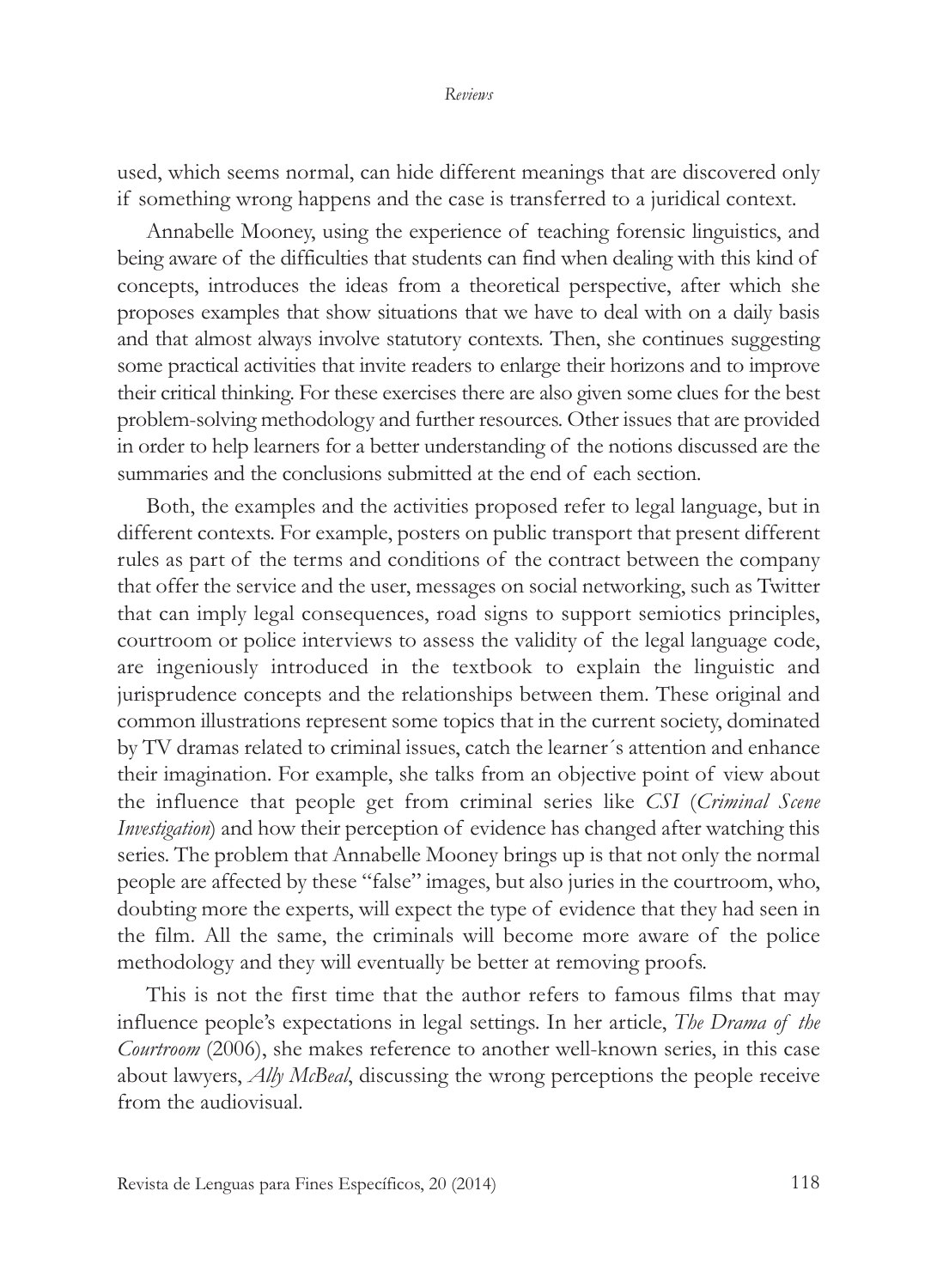Using examples from different circumstances, she also convinces the readers that in order to understand the meaning and the intention of a message, apart from the context, it is not enough to know the linguistic rules that govern the process of communicating, but also some other significant elements, like the paralinguistic, sociolinguistic and cultural factors.

It is also true that sometimes legal language is not obviously used and we understand the details implied in communication because of the common sense, but many times a message can have multiple interpretations. To maintain her theory, Annabelle Mooney places a good example referring to the language used in social networking, where threats or warnings can be interpreted literally and result in legal matters. The case in point gives the readers the opportunity to see some of the consequences of their verbal acts and invites them to a deeper reflection about the people's freedom of speech right and its multiple interpretations.

Even if it is widely known that legal language tends to be objective, concise and precise, the writer suggests also the existence in specialized texts of a poetic function and creativity. Using imagination is essential for a perfect choice of the vocabulary needed, as a good structural order of words is crucial for a good definition, for the lawyers' ingenuity or for a good advertising.

In speaking we use different acts to infer distinct speech acts as affirmations, questions, threatens, warning, promises or intentions, so we need to be creative and to understand the language in order to infer also the speaker's intentions. In written legal language there are also different discourses, but it is more complex than the verbal speech because of a specific syntactic structure which needs to assure precision, appropriateness and concision. Anyway, the long sequences used in written language are quite easy to understand because they are composed of strings of simple sentences.

On the other hand, even if the writer gives some insights into linguistics, talking about the functions and the principles that represent the foundation of language, semiotics and specialized terminology texts, she tends to emphasize more the "extra" aspects that can seriously affect not only the communication process, but also the understanding of the message, the speaker's intentions and implicitly, the consequences of the speech acts.

For instance, she mentions factors like different legal systems of distinct countries or communities, discordant varieties of a language, giving as example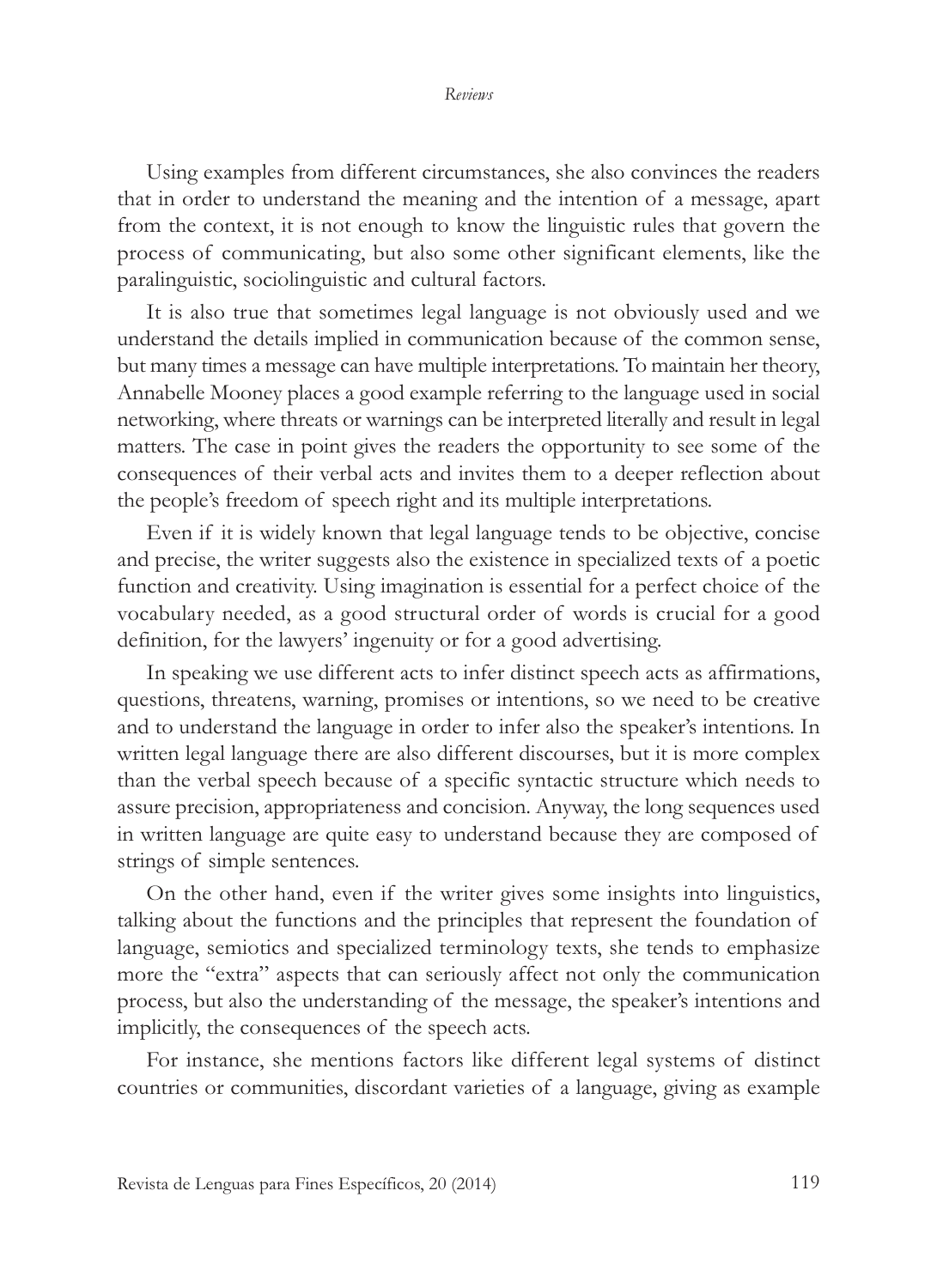## *Reviews*

the Australian Aboriginal English (AAE) that reflects many different pragmatic aspects that Standard English does not possess and makes rules of interaction clash, involving a greater level of discrimination or injustice. As an example, in this specific English version, silence is seen as a form of respect before answering a question. Contrary to the significance that it has in Standard English or other languages, silence in this illustration shows that the interviewee considers the question seriously and not that the person is not willing to answer or that lies. This is only one of the many examples of pragmatic differences that may appear between different versions of the same language or different ones.

All the same, the context where the act of speech is performed is essential because legal communication may be functioning according to the normal communication rules, but there can also be applied some particular guidelines. For instance, the maximums of quantity and relevance when speaking with the police are not relevant, affecting the peoples' defense when *Miranda warning* is implied.

Another case is represented by the terminology and techniques of conversation in a courtroom, where the closed questions are more useful than the open interrogations and the differences between systems when it is applied the common law or the civil one. The norm in a tribunal is that the lawyers, being the experts of language, are the ones in charge to ask questions and the witness to answer them.

In addition, translation and interpreting are also considered elements that can influence the reception of a message and that may affect the results of the speech, with special emphasis in legal settings. The author argues, with reason I would say, that a translator specialized in legal field should be also a law professional, not only a bilingual person because for a good communication, it is necessary first to understand how and why a text was produced. I totally agree with the writer and the evidence that she offers as examples of misunderstandings due to translators' omissions or their ignorance about the subject. In these cases, the responsibilities of the translators / interpreters are more considerable because the life of a person is at stake.

It is also important that the interpreter be a professional and not an amateur because of the rules and the routines of the court, where the interpreter cannot ask for clarifications, being it in-person or telephone interpreting.

Apart from the translational difficulties in legal context, problems arise also from the style of the interpreter, who tends, regardless of the original manner of